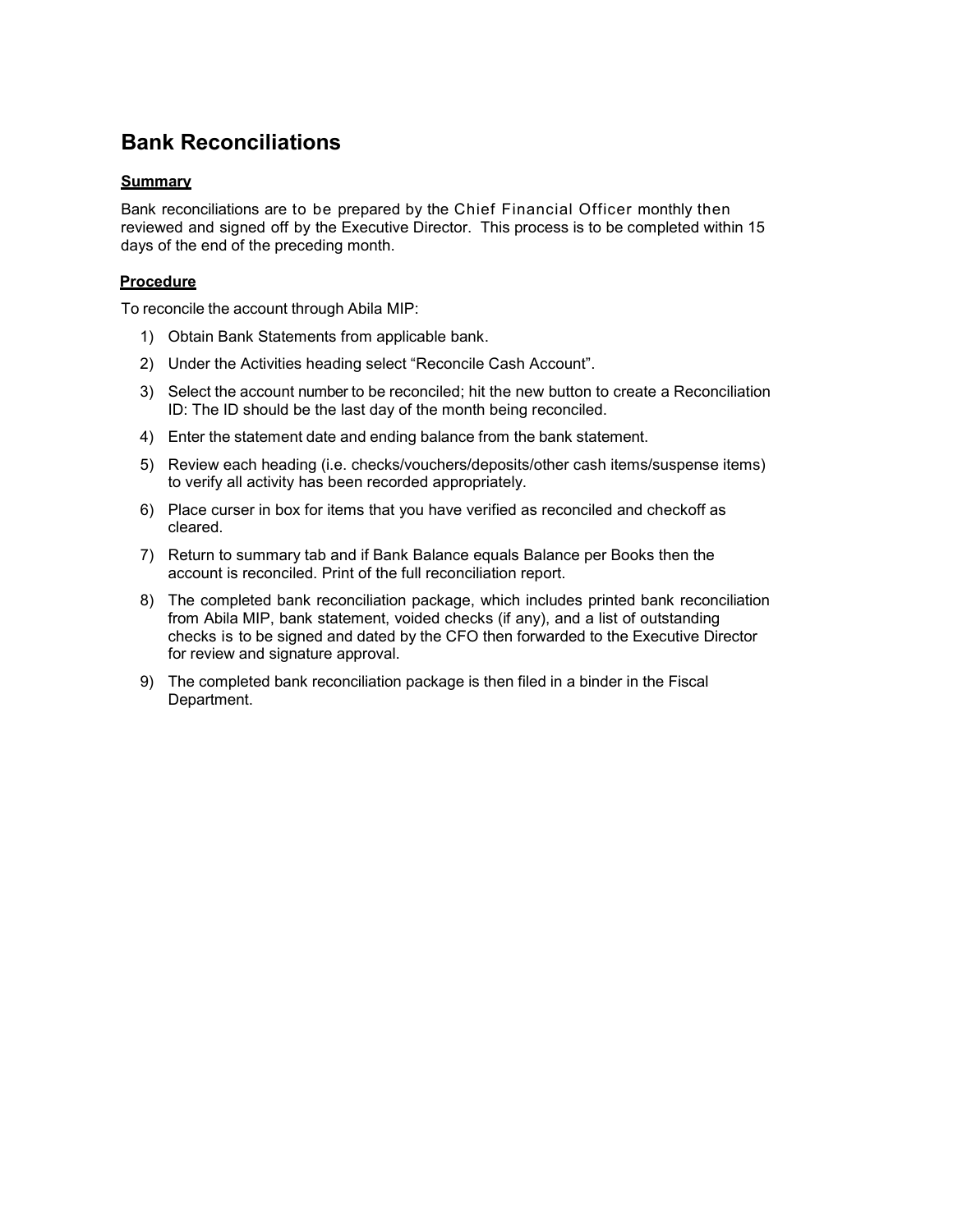# **Compliance Reporting**

#### *Quasi-Public State Reporting Requirements*

#### **Summary**

In accordance with Connecticut General Statutes, Chapter 12, Section 1-123, SERC, as a Quasi-Public Agency of the State must submit the following reports:

## Quarterly Requirements

- 1. Funds Report– Submit to Office of Fiscal Analysis
	- a. Beginning fund balance
	- b. Expenditures and revenue per quarter
	- c. Total estimated expenditure and revenue for fiscal year
- 2. Personnel Report Submit to Office of Fiscal Analysis
	- a. Total number of employees
	- b. Positions vacated and filled
	- c. Estimated vacancies and filled positions by year end

### Annual Requirements

- 1. Yearly Budget submit to the State Board of Education and the joint standing committee of the General Assembly having cognizance of matters relating to education
- 2. Projected Revenue Statement submit to the State Board of Education and the joint standing committee of the General Assembly having cognizance of matters relating to education
- 3. Financial Audit submit to the State Board of Education and the joint standing committee of the General Assembly having cognizance of matters relating to education
- 4. Report to the Governor and the Auditors of Public Accounts submit to the Governor and Auditor of Public Accounts and two copies of such report to the Legislative Program Review and Investigations Committee.
	- a. List of all bond issues
	- b. List of all projects
	- c. List of all outside individuals and firms receiving more than \$5000.00 in loans, grants or payment for services
	- d. Balance sheet showing all revenues and expenditures
	- e. Detailed bond information
	- f. Affirmative action statements, efforts and Agency demographics
	- g. Planned activities for current fiscal year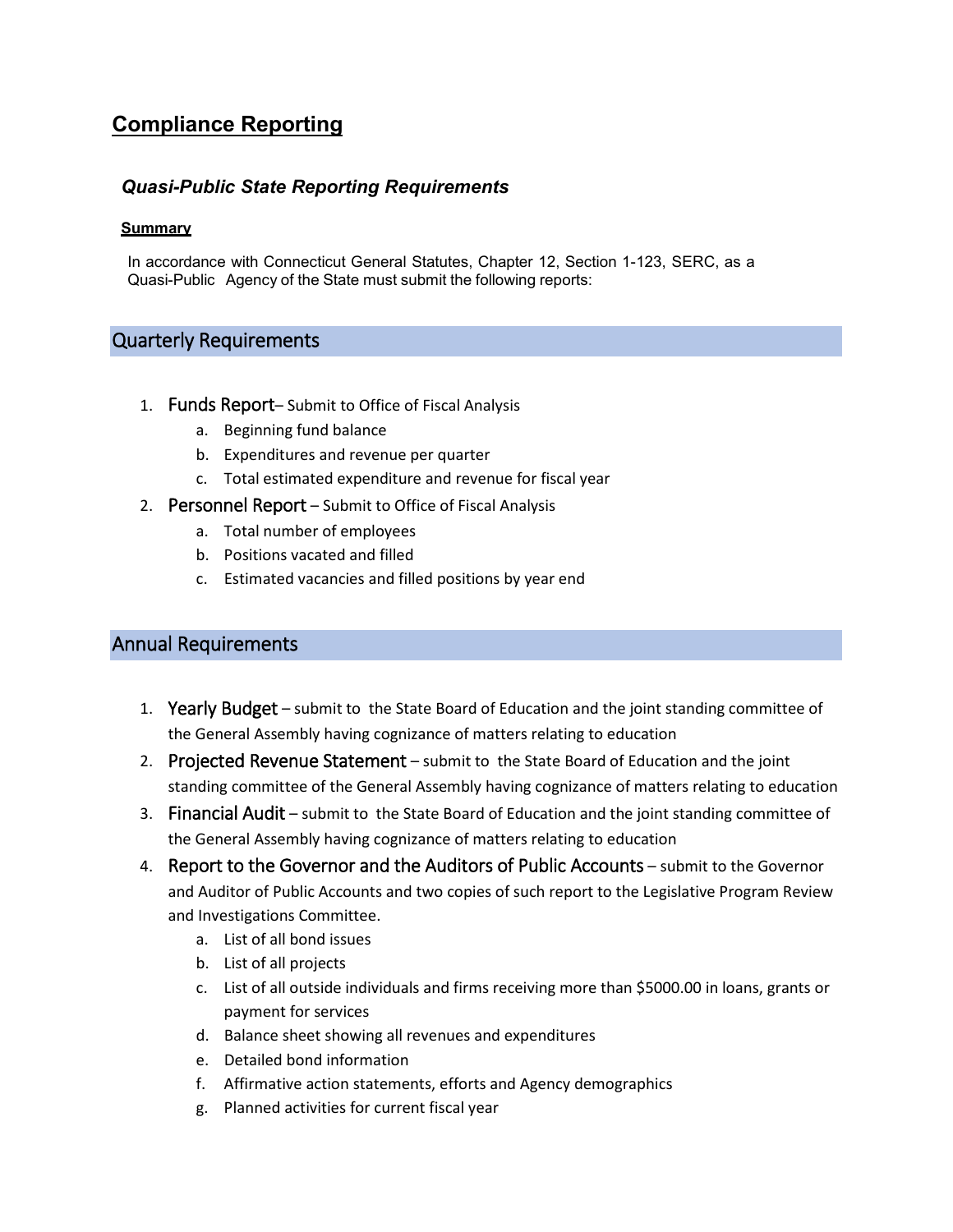## Biennial Requirements

1. Biennial Audit - Completed by Auditors of Public Accounts for 2 prior fiscal years

## Statements of Financial Interest

- 1. Required Filers must submit a Statement of Financial Interest filed with Office of State Ethics on or before May 1 accounting for the preceding calendar year
- 2. After State service, Statement should be filed for the portion of the year that a Required Filer position was held
	- a. After receipt of notice from the Office of State Ethics, the Filer has 60 days to comply

#### **Procedure**

The Fiscal Department, in collaboration with the HR Department, shall draft all S tate reports noted above in accordance with the required reporting schedule identified by Statute. Reports shall be submitted to the appropriate state agency(ies) by the Chief Financial Officer after review and approval by the Executive Director and/or the SERC Board of Directors, as required for each individual report.

# **Statutory References from Connecticut General Statutes**

Sec. 10-357d. Submission of yearly budget, projected revenue statement and financial audit. For the fiscal year ending June 30, 2015, and each fiscal year thereafter, the State Education Resource Center shall annually submit a **yearly budget, projected revenue statement and financial audit** to the State Board of Education and the joint standing committee of the General Assembly having cognizance of matters relating to education, in accordance with the provisions of section 11-4a.

Sec. 1-122. Compliance audit. The **Auditors of Public Accounts shall biennially** conduct a compliance audit of each quasi-public agency's activities during the agency's two fiscal years preceding each such audit or contract with a person, firm or corporation for any such audit or audits. Each such audit shall determine whether the quasi-public agency has complied with its regulations concerning affirmative action, personnel practices, the purchase of goods and services, the use of surplus funds and the distribution of loans, grants and other financial assistance. Each audit shall include a review of all or a representative sample of the agency's activities in such areas during the relevant fiscal years. The Auditors of Public Accounts shall submit each audit report to the Governor and two copies of the audit report to the Legislative Program Review and Investigations Committee. Not later than thirty days after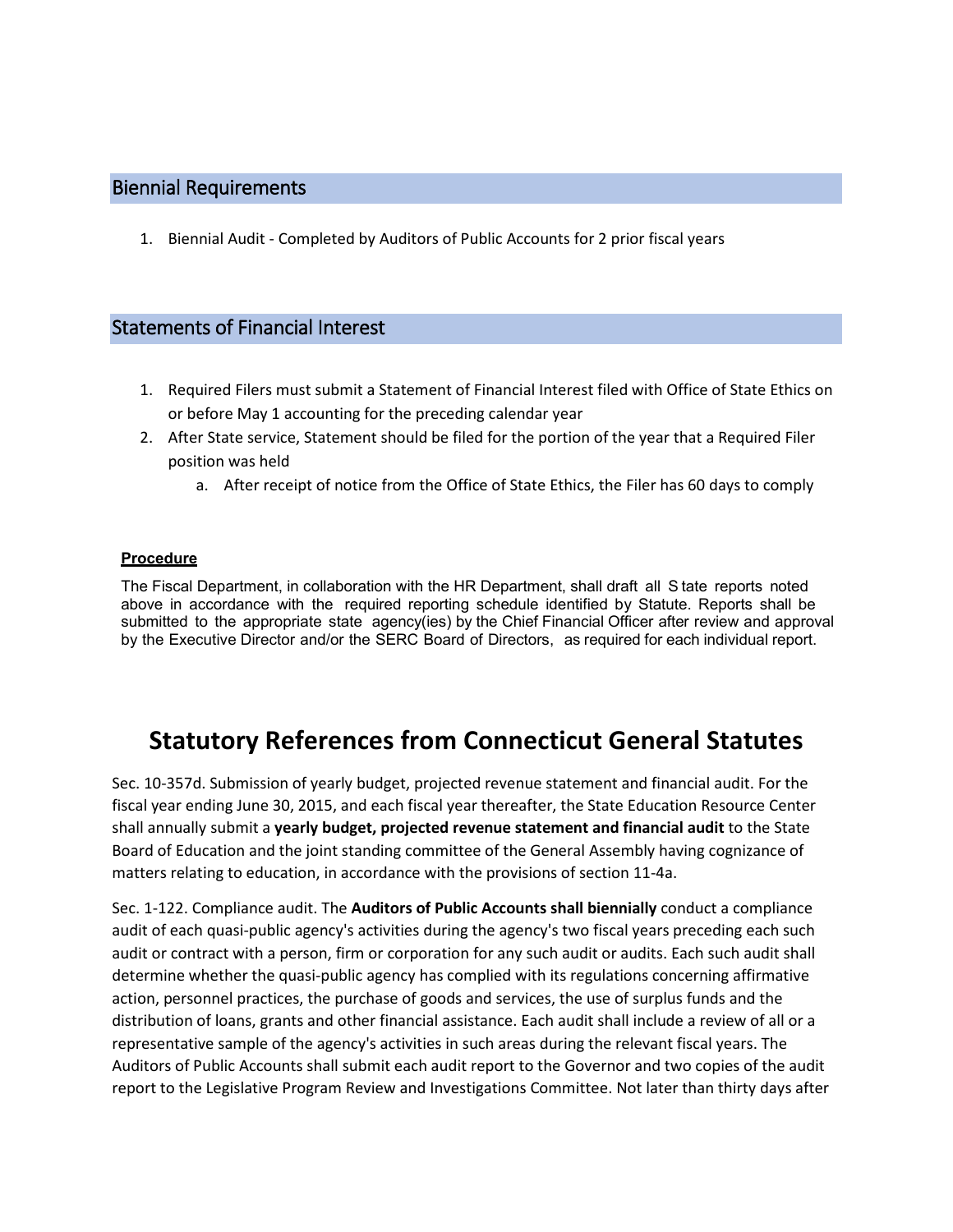receiving copies of an audit report from the Auditors of Public Accounts, the Legislative Program Review and Investigations Committee shall prepare an assessment of whether the audit report complies with the requirements of this section and shall submit the assessment and a copy of the audit report to the joint standing committee of the General Assembly having cognizance of matters relating to the quasipublic agency. Each quasi-public agency shall pay the cost of conducting such biennial compliance audit of the agency.

Sec. 1-123. Reports. (a) The board of directors of each quasi-public agency shall **annually** submit a report to the Governor and the Auditors of Public Accounts and two copies of such report to the Legislative Program Review and Investigations Committee. Such report shall include, but not be limited to, the following: (1) A list of all bond issues for the preceding fiscal year, including, for each such issue, the financial advisor and underwriters, whether the issue was competitive, negotiated or privately placed, and the issue's face value and net proceeds; (2) a list of all projects other than those pertaining to owner-occupied housing or student loans receiving financial assistance during the preceding fiscal year, including each project's purpose, location, and the amount of funds provided by the agency; (3) a list of all outside individuals and firms receiving in excess of five thousand dollars in the form of loans, grants or payments for services, except for individuals receiving loans for owner-occupied housing and education; (4) a balance sheet showing all revenues and expenditures; (5) the cumulative value of all bonds issued, the value of outstanding bonds, and the amount of the state's contingent liability; (6) the affirmative action policy statement, a description of the composition of the agency's work force by race, sex, and occupation and a description of the agency's affirmative action efforts; and (7) a description of planned activities for the current fiscal year. Not later than thirty days after receiving copies of such report from the board of a quasi-public agency, the Legislative Program Review and Investigations Committee shall prepare an assessment of whether the report complies with the requirements of this section and shall submit the assessment and a copy of the report to the joint standing committee of the General Assembly having cognizance of matters relating to the quasi-public agency.

(b) For the quarter commencing July 1, 2010, and for **each quarter** thereafter, the board of directors of each quasi-public agency shall submit a report to the Office of Fiscal Analysis. Such report shall include, but not be limited to, for each fund and account of the agency: (1) The beginning fiscal year balance; (2) all funds expended and all revenue collected by the end of the quarter; and (3) total expenditures and revenues estimated at the end of the fiscal year. For the purposes of this subsection, "expenditures" and "revenues" have the same meaning as provided in section 4-69.

(c) For the quarter commencing July 1, 2010, and for **each quarter** thereafter, the board of directors of each quasi-public agency shall submit a personnel status report to the Office of Fiscal Analysis. Such report shall include, but not be limited to: (1) The total number of employees by the end of the quarter; (2) the positions vacated and the positions filled by the end of the quarter; and (3) the positions estimated to be vacant and the positions estimated to be filled at the end of the fiscal year.

Sec. 1-127. Restriction on entities conducting financial audits. No quasi-public agency, as defined in section 1-120, shall contract with the same person, firm or corporation to conduct financial audits of such agency for more than six consecutive fiscal years of the agency. The provisions of this section shall apply to fiscal years of quasi-public agencies beginning on or after July 1, 2003.